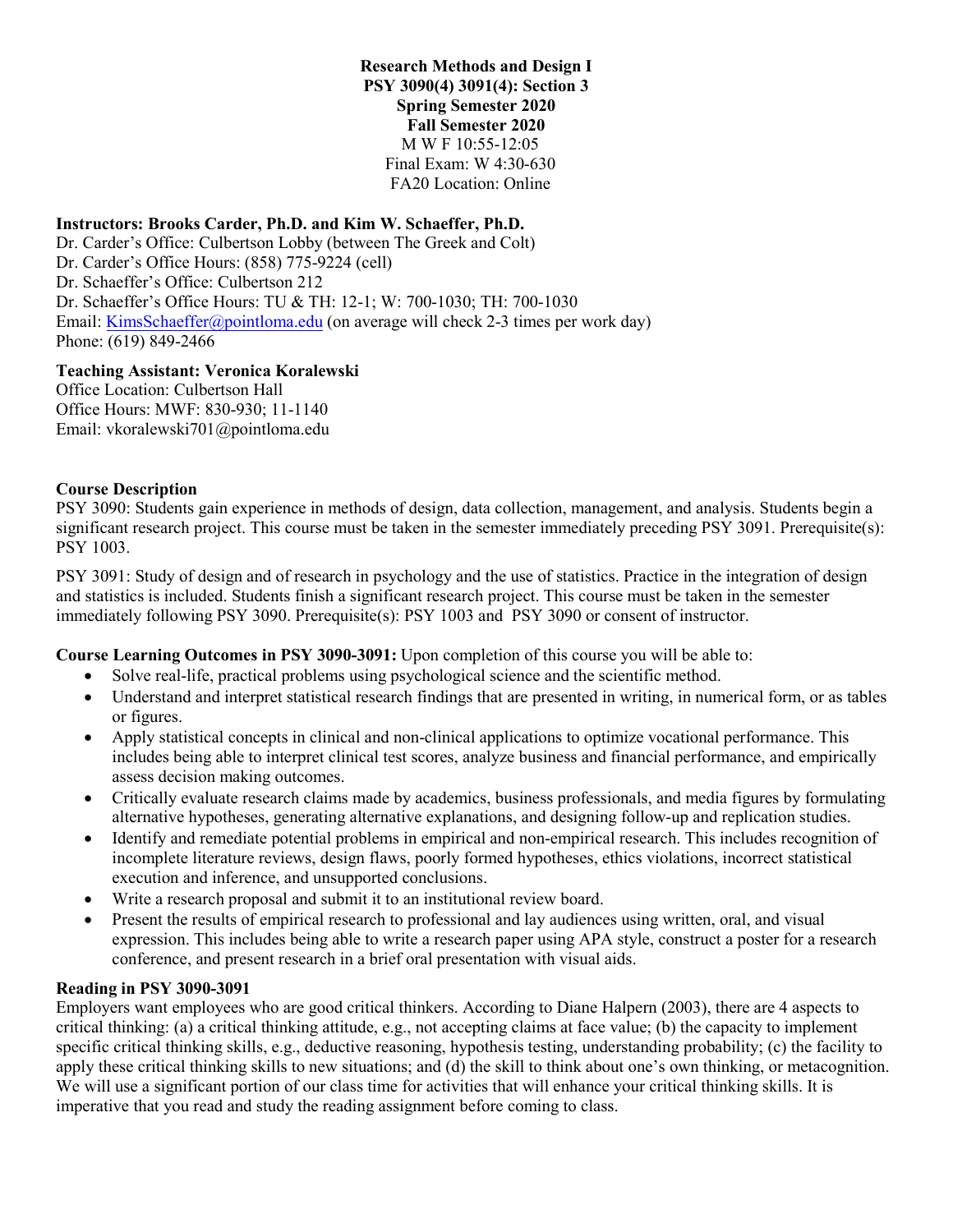#### **Working in Teams in PSY 3090-3091**

This course employs the Team Based Learning (TBL) method. "Team-Based Learning is an evidence based collaborative learning teaching strategy designed around units of instruction, known as "modules," that are taught in a three-step cycle: preparation [completing the assignment before class], in-class readiness assurance testing [RATs, basically quizzes on the assignment], and application-focused exercise [Team Application Exercises]." The fourth essential component of TBL is the Team Member Helpfulness Evaluation (both formative and summative).

#### **Required Textbook**

Mitchell, M. L., & Jolley, J. M. (2013). *Research design explained* (8<sup>th</sup> ed.). New York: Thomson-Wadsworth.

#### **How Grades Will Be Earned (A = 93-100; A- = 90-92.99; B+ = 88-89.99; B = 84-87.99; B- = 80-83.99; C+ = 77- 79.99; C = 70-76.99; C- = 65-69.99; D+ = 62-64.99; D = 55-61.99; D- = 50-54.99; F < 49.99%)**

|        | <b>PSY3090</b>                                               |  |  |  |
|--------|--------------------------------------------------------------|--|--|--|
| 15%    | Readiness Assurance Tests (RATs)                             |  |  |  |
| 15%    | <b>Team Application Exercises</b>                            |  |  |  |
| $5\%$  | Team Member Helpfulness Evaluation (peer-graded)             |  |  |  |
| 40%    | $Tests1-4$                                                   |  |  |  |
| 15%    | Homework                                                     |  |  |  |
| $10\%$ | <b>IRB</b> Proposal                                          |  |  |  |
| Note:  | Final Examination. Minus 10% in overall grade if not present |  |  |  |
|        | PSY3091                                                      |  |  |  |
| 15%    | Readiness Assurance Tests (RATs)                             |  |  |  |
|        |                                                              |  |  |  |
| 10%    | <b>Team Application Exercises</b>                            |  |  |  |
| $5\%$  | Team Member Helpfulness Evaluation (peer-graded)             |  |  |  |
| 30%    | $Tests1-2$                                                   |  |  |  |
| 15%    | Homework                                                     |  |  |  |
| 25%    | Paper                                                        |  |  |  |

Note: Final Examination. Minus 10% in overall grade if not present

#### **Managing Your Life and This Course**

If you cannot take a test due to extreme circumstances, please ask me for permission to take the test at another time before the exam.

Most people need to miss a class due to illness, flight delays, and so on. Therefore, a safety valve is built into the course. For the safety valve to become effective two conditions are met. First, cell phones are put away, and second, 90% of the class completes the IDEA course evaluation the first week it is posted.

*Safety Valve:* The four lowest Team Application Exercises, two lowest Homework scores, and two lowest RATs, will be dropped.

#### **Academic Honesty**

Students should demonstrate academic honesty by doing original work and by giving appropriate credit to the ideas of others. Academic dishonesty is the act of presenting information, ideas, and/or concepts as one's own when in reality they are the results of another person's creativity and effort. A faculty member who believes a situation involving academic dishonesty has been detected may assign a failing grade for that assignment or examination, or, depending on the seriousness of the offense, for the course. Faculty should follow and students may appeal using the procedure in the university Catalog. See [Academic Policies](http://catalog.pointloma.edu/content.php?catoid=18&navoid=1278) for definitions of kinds of academic dishonesty and for further policy information.

#### **Late Assignments**

All assignments are to be submitted/turned in by the beginning of the class session when they are due including assignments posted in Canvas. Canvas automatically deducts 10% from late assignment plus an additional 10% per day.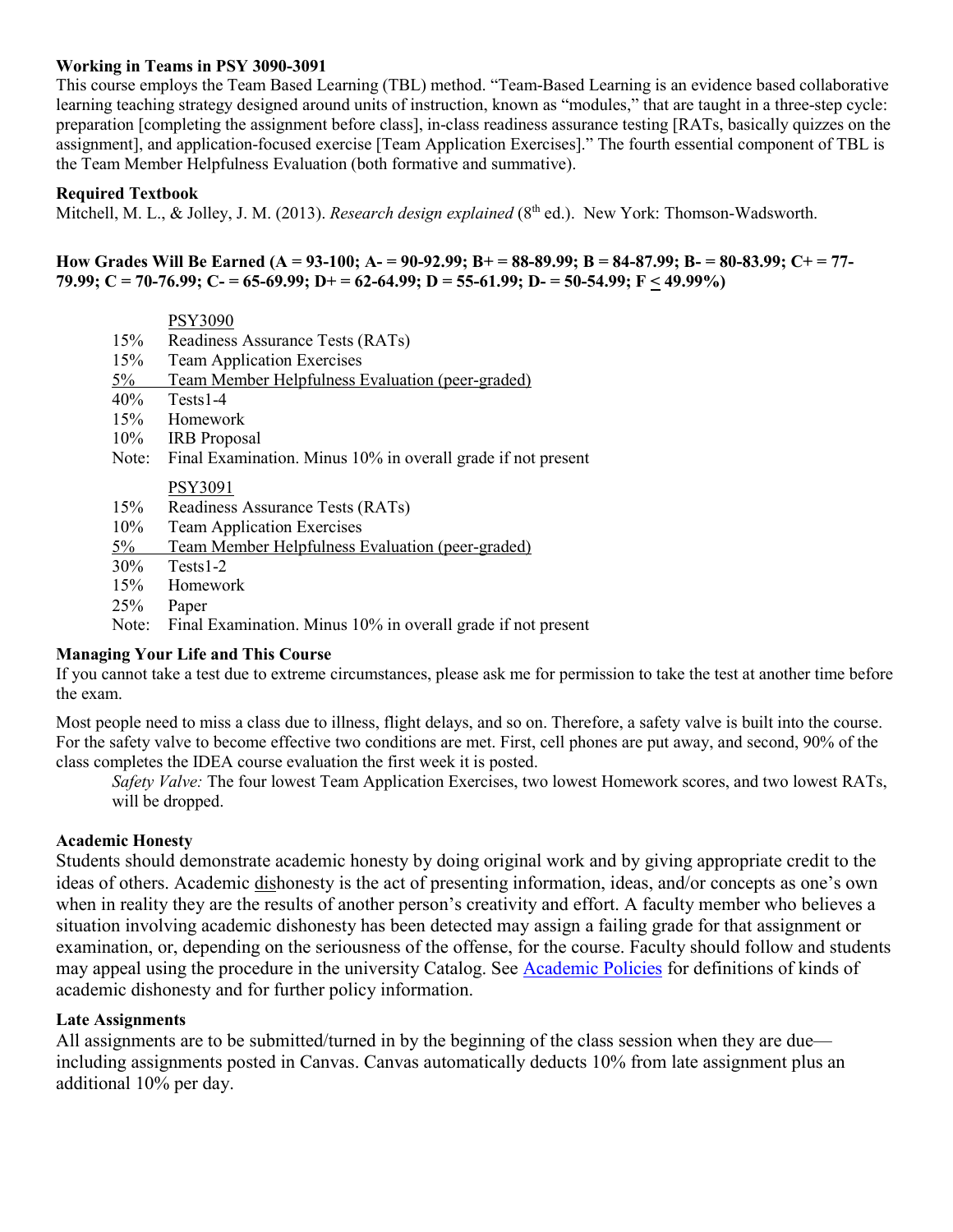# **SYLLABUS: Part 2**

# **PLNU Mission**

## **To Teach ~ To Shape ~ To Send**

Point Loma Nazarene University exists to provide higher education in a vital Christian community where minds are engaged and challenged, character is modeled and formed, and service is an expression of faith. Being of Wesleyan heritage, we strive to be a learning community where grace is foundational, truth is pursued, and holiness is a way of life.

# **COURSE CREDIT HOUR INFORMATION**⍟

In the interest of providing sufficient time to accomplish the stated Course Learning Outcomes, this class meets the PLNU credit hour policy for a 4 unit class delivered over 15 weeks. It is anticipated that students will spend a minimum of 37.5 participation hours per credit hour on their coursework. For this course, students will spend an estimated 150 total hours meeting the course learning outcomes. The time estimations are provided in the Canvas modules.

## **STATE AUTHORIZATION**⍟

State authorization is a formal determination by a state that Point Loma Nazarene University is approved to conduct activities regulated by that state. In certain states outside California, Point Loma Nazarene University is not authorized to enroll online (distance education) students. If a student moves to another state after admission to the program and/or enrollment in an online course, continuation within the program and/or course will depend on whether Point Loma Nazarene University is authorized to offer distance education courses in that state. It is the student's responsibility to notify the institution of any change in his or her physical location. Refer to the map on [State Authorization](https://www.pointloma.edu/offices/office-institutional-effectiveness-research/disclosures) to view which states allow online (distance education) outside of California.

## **INCOMPLETES AND LATE ASSIGNMENTS**

All assignments are to be submitted/turned in by the beginning of the class session when they are due including assignments posted in Canvas. Incompletes will only be assigned in extremely unusual circumstances.

## **PLNU COPYRIGHT POLICY**  $\otimes$

Point Loma Nazarene University, as a non-profit educational institution, is entitled by law to use materials protected by the US Copyright Act for classroom education. Any use of those materials outside the class may violate the law.

## **PLNU ACADEMIC HONESTY POLICY®**

Students should demonstrate academic honesty by doing original work and by giving appropriate credit to the ideas of others. Academic dishonesty is the act of presenting information, ideas, and/or concepts as one's own when in reality they are the results of another person's creativity and effort. A faculty member who believes a situation involving academic dishonesty has been detected may assign a failing grade for that assignment or examination, or, depending on the seriousness of the offense, for the course. Faculty should follow and students may appeal using the procedure in the university Catalog. See [Academic Policies](https://catalog.pointloma.edu/content.php?catoid=41&navoid=2435#Academic_Honesty) for definitions of kinds of academic dishonesty and for further policy information.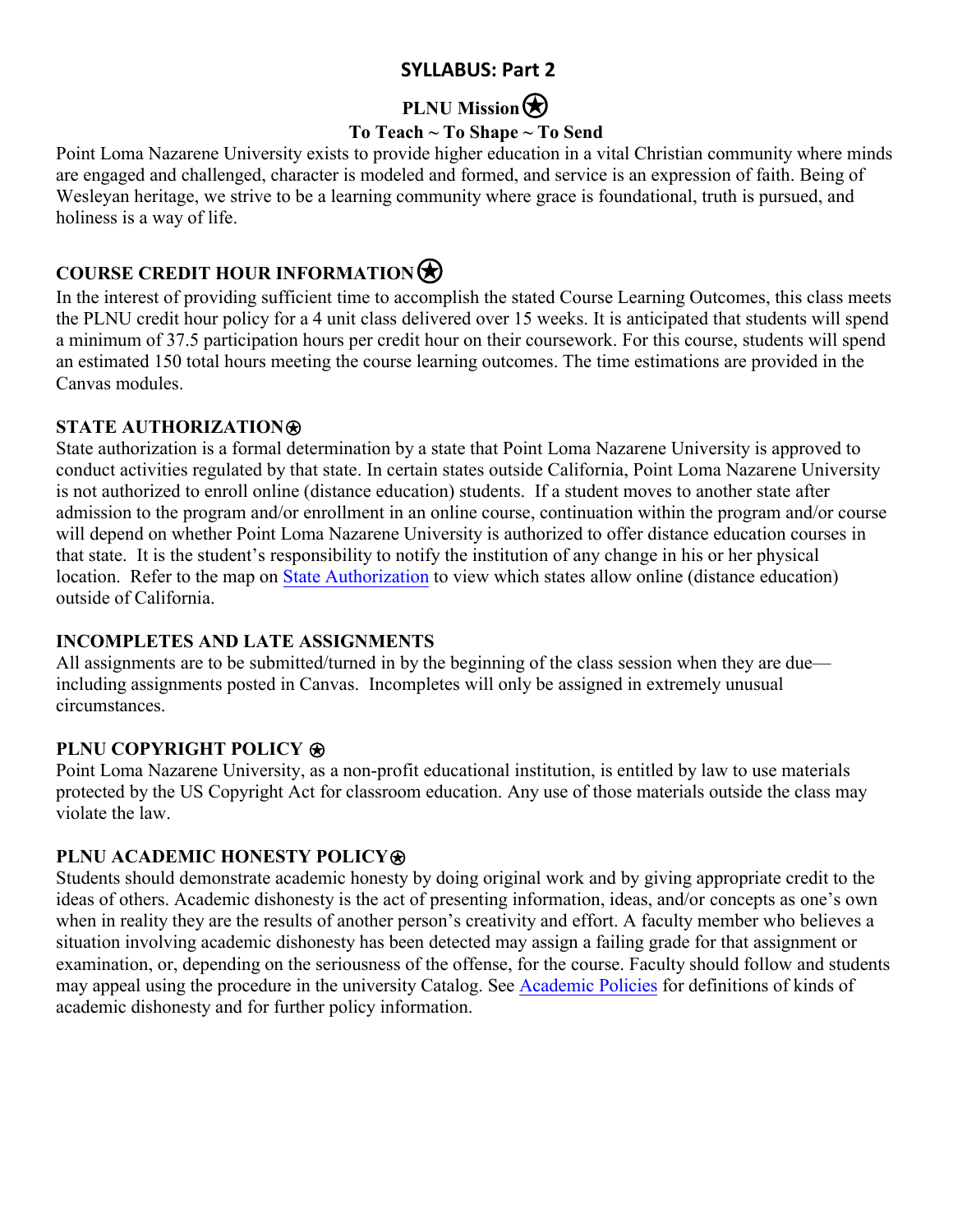## **PLNU ACADEMIC ACCOMMODATIONS POLICY**⍟

While all students are expected to meet the minimum standards for completion of this course as established by the instructor, students with disabilities may require academic adjustments, modifications or auxiliary aids/services. At Point Loma Nazarene University (PLNU), these students are requested to register with the Disability Resource Center (DRC), located in the Bond Academic Center [\(DRC@pointloma.edu](mailto:DRC@pointloma.edu) or 619-849-2486). The DRC's policies and procedures for assisting such students in the development of an appropriate academic adjustment plan (AP) allows PLNU to comply with Section 504 of the Rehabilitation Act and the Americans with Disabilities Act. Section 504 prohibits discrimination against students with special needs and guarantees all qualified students equal access to and benefits of PLNU programs and activities. After the student files the required documentation, the DRC, in conjunction with the student, will develop an AP to meet that student's specific learning needs. The DRC will thereafter email the student's AP to all faculty who teach courses in which the student is enrolled each semester. The AP must be implemented in all such courses. If students do not wish to avail themselves of some or all of the elements of their AP in a particular course, it is the responsibility of those students to notify their professor in that course. PLNU highly recommends that DRC students speak with their professors during the first two weeks of each semester about the applicability of their AP in that particular course and/or if they do not desire to take advantage of some or all of the elements of their AP in that course.

## **PLNU ATTENDANCE AND PARTICIPATION POLICY**⍟

Regular and punctual attendance at all **synchronous** class sessions is considered essential to optimum academic achievement. If the student is absent for more than 10 percent of class sessions (virtual or face-to-face), the faculty member will issue a written warning of de-enrollment. If the absences exceed 20 percent, the student may be de-enrolled without notice until the university drop date or, after that date, receive the appropriate grade for their work and participation. In some courses, a portion of the credit hour content will be delivered **asynchronously** and attendance will be determined by submitting the assignments by the posted due dates. See [Academic Policies](https://catalog.pointloma.edu/content.php?catoid=46&navoid=2650#Class_Attendance) in the Undergraduate Academic Catalog. If absences exceed these limits but are due to university excused health issues, an exception will be granted.

## **Asynchronous Attendance/Participation Definition**

A day of attendance in asynchronous content is determined as contributing a substantive note, assignment, discussion, or submission by the posted due date. Failure to meet these standards will result in an absence for that day. Instructors will determine how many asynchronous attendance days are required each week.

## **SPIRITUAL CARE**

Please be aware PLNU strives to be a place where you grow as whole persons. To this end, we provide resources for our students to encounter God and grow in their Christian faith.

 If students have questions, a desire to meet with the chaplain or have prayer requests you can contact the [Office](https://www.pointloma.edu/offices/spiritual-development)  [of Spiritual Development](https://www.pointloma.edu/offices/spiritual-development) 

## **USE OF TECHNOLOGY**⍟

In order to be successful in the online environment, you'll need to meet the minimum technology and system requirements; please refer to the *[Technology and System Requirements](https://help.pointloma.edu/TDClient/1808/Portal/KB/ArticleDet?ID=108349)* information. Additionally, students are required to have headphone speakers compatible with their computer available to use. If a student is in need of technological resources please contact [student-tech-request@pointloma.edu.](mailto:student-tech-request@pointloma.edu)

Problems with technology do not relieve you of the responsibility of participating, turning in your assignments, or completing your class work.